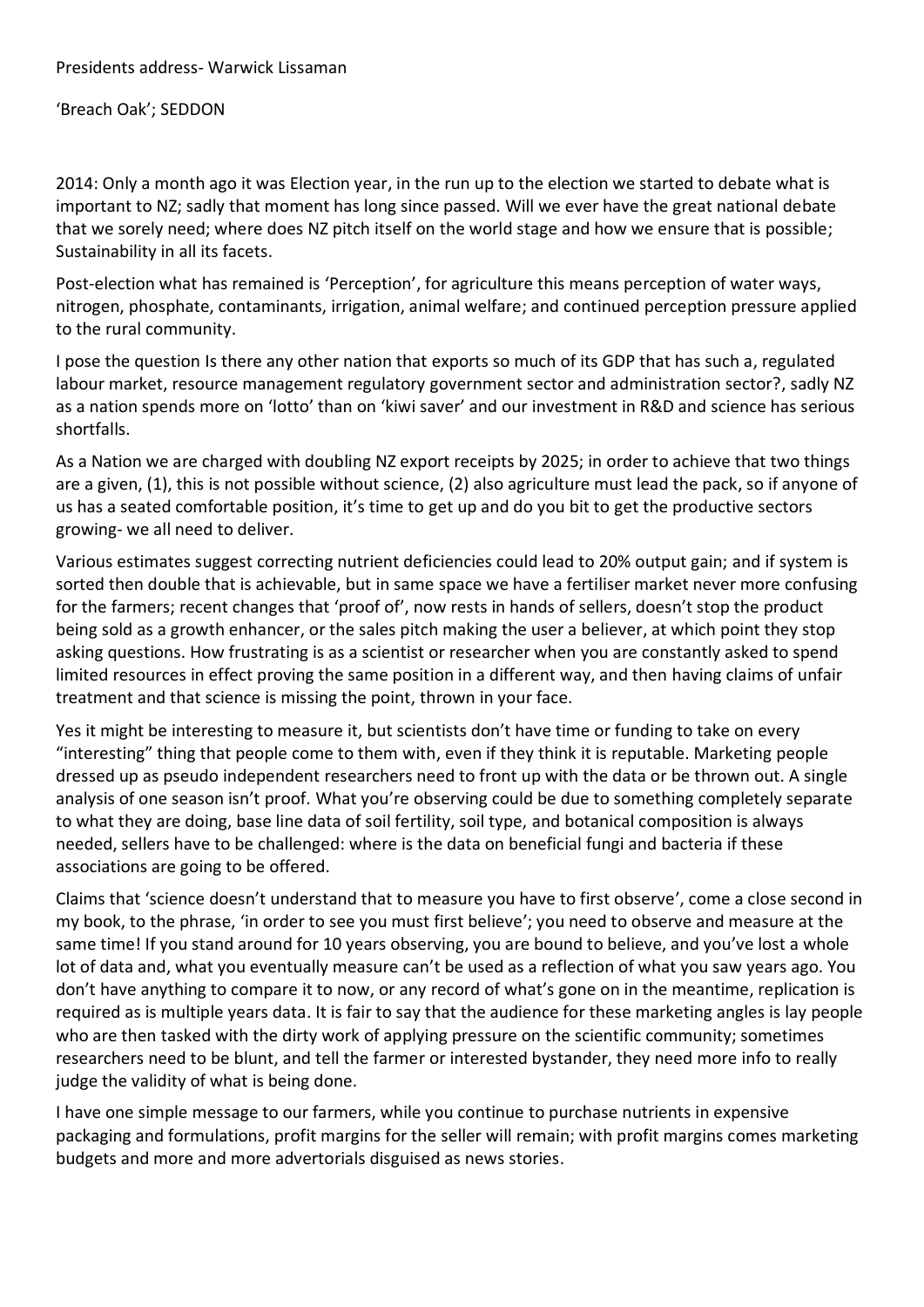Changing tack; In our nation, there are only around 40,000 farmers and horticulturalists, add spouses/family and we are well short of 100,000 people, nothing compared to population of Auckland alone. We don't help ourselves as we have so many groups pursuing their own agendas and in reality a unified Rural NZ Inc. strategy is what is missing, the strategy needs to include farmers, processors, marketers, scientists, academics, educators and politicians; it also must discuss the types of people we want in a future, more rural focus in our education system is required, a good example is lifting the teaching of "farms:science:food"; by incorporating examples into history, social studies and economics.

This is only the first step to attracting NZ best business and science brains for the future. In striving to produce high quality foods and agricultural products, the use of technology will be heavy, and require significant investment; requiring bottom line cash flows to enable increasing agriculture's productivity index through innovation and drive year upon year; collaborating with the other 3.8 million New Zealanders is going to be essential; we will not achieve on our own.

Biosecurity at the border but also on farm will continue to require more investment, challenging the allocation of the research investment share.

Unifying NZ Inc. will require contribution from all, industry re-structure will play its part, many theorise that the sector will have, a large and a growing number of overseas owned corporate entities, a diminishing family farm sector and a large but generally irrelevant lifestyle component. The key elements of economies of scale, quality of governance, international and domestic connectivity will determine success.

The large corporate entities would dominate, producing the bulk of the milk, meat and wool exports and control the processing of these products. Livestock would be finished on crops designed to produce specific flavours in the meat; components in the milk etc; most agricultural research would be funded by the large corporate farms and will be done privately. Government and university research will focus on issues of national interest rather than farm production or management subjects.

This industry structure maybe sooner than we think, or could some time away, as family farm may evolve in ways we haven't considered, and remain a strong player; what is a given, is that the future of livestock production will depend on research, innovation, development and technical skills in a wide range of scientific fields, predominately engineering, plant breeding, genetics and animal nutrition.

How does this stack up in the world context; In 2013 the international grassland congress was held in Sydney, the opportunity to consider how NZ fits into the whole was one not to miss; across the globe individuals and governments are grappling with the need to increase food production by 70% for the nine billion people expected by 2050, and sustainable grasslands are raised as the pre-eminent driver to achieve this.

These versatile ecosystems, generate a diverse array of goods and services that are useful to humankind. It is widely recognised that grasslands support high quality livestock produce, chiefly from ruminants, and by maximising pastures as the primary diet, grasslands provide alternatives to concentrate feed. This reduces the inefficient use of arable land and increases the food that is directly available for human consumption from cereals*.* In addition to sustaining cultural values and the provision of food, grasslands provide critical ecosystems services that regulate, support and underpin the environment that we live in. These include climate regulation, water storage, nutrient cycling, erosion control, pollination and biodiversity. *(1)FAO* 

Projections of crop production have focused almost entirely on cereals and food crops (including intensive animal feed crops). In contrast, the contribution of grasslands, permanent pastures, forage crops and crop residues are ignored. This is particularly surprising, given that grasslands and permanent pastures amount to 3.5 billion ha globally – more than twice the total area of croplands. *(1)*

One of international approaches has been to establish Global Farm Platforms in different regions of the globe which exemplify diverse livestock production systems. Strategies will be discussed of how to produce livestock in the most sustainable manner. This approach, it is claimed, will begin rewriting the rule book on global livestock production by matching the correct animal phenotype to the correct environment,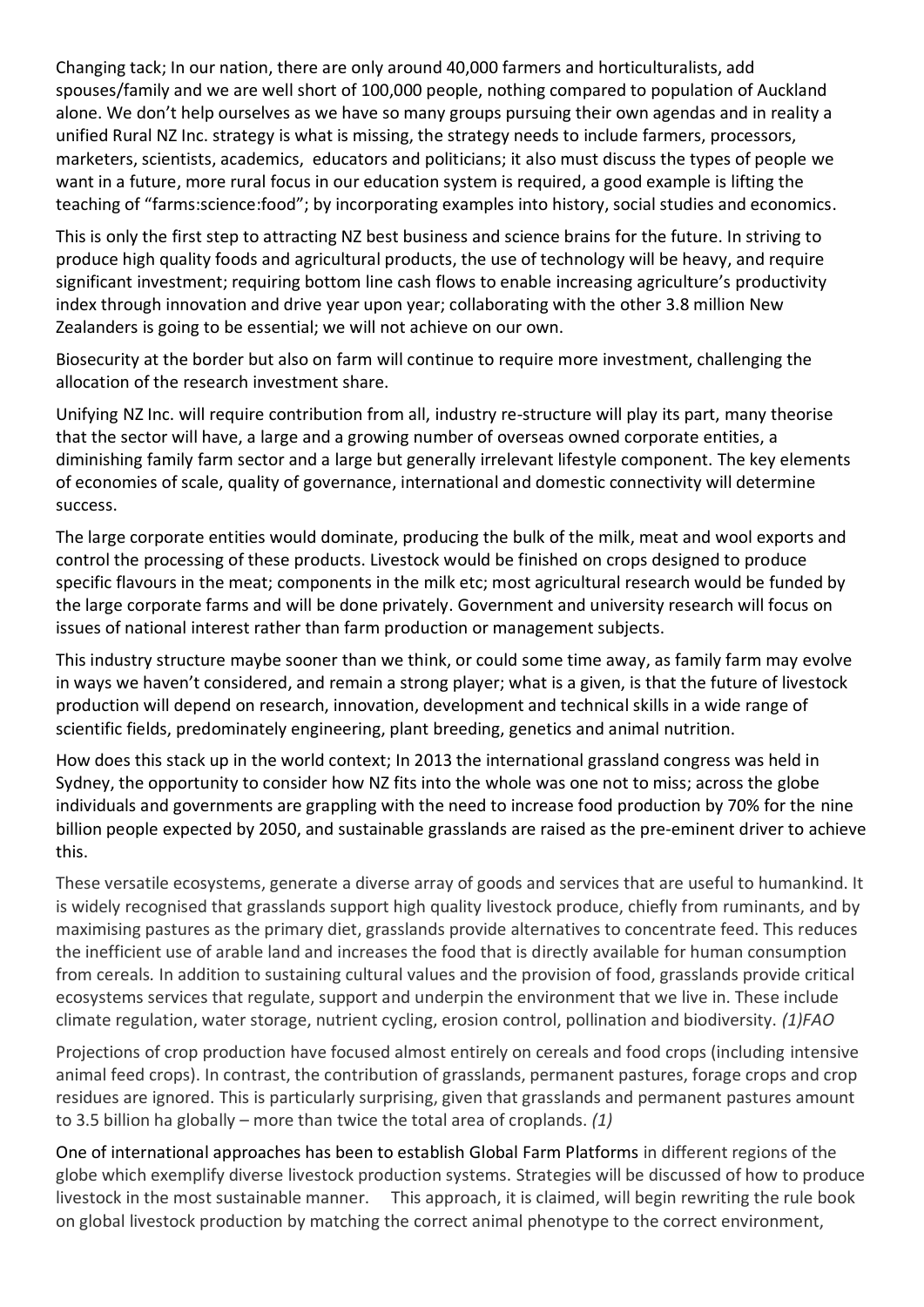feeding systems and health plans to ensure sustainable and responsible production where yield is not the sole metric and maximum efficiency within the system is taken into account. *(1)* Big ticket research; with interesting commonality to messages already given at this conference.

Plot trials of promising germplasm are to be carried out on indigenous and exotic plant species from similar ecological regions for their potential as animal forages. The project will exemplify that sustainable intensification will only be achieved by maximising efficiency within the system. Precision farming, new plant varieties, use of organic amendments and bio-energy cropping. reducing and replace inorganic-N inputs with biologically fixed-N, increased use of self-selection grazing fodder rather than cut-and-carry suited fodders ,drought-tolerant forages. N-fixing legumes and crops to supply high quality protein and reduce reliance on economically and environmentally expensive concentrates.

The underlying principle is to measure the environmental impact of livestock production on water, air and soil on each platform with a view to maintaining natural biodiversity and ecosystem services. There is potential at each farm platform to examine how use of different plant species affects the provision of ecosystem functions and services, including carbon storage, nutrient cycling, resistance to invasive species, biodiversity maintenance, and prevention of soil erosion. Around the globe, smart use of supplements fed to animals is going to critical to gains, plant extracts can alter the rumen microbial population to use nitrogen and energy more efficiently. *(1) FAO report*

So what are sustainable grasslands in the New Zealand context and how is this different from the international context, and where does NZ Grassland Agriculture sit?

I think right at the top; the talk is about adapting systems to regional locations; what better place to study this in a country as diverse geographically as we are; but importantly, that upon closer inspection this report can be interpreted as winding back the clock; and that farming NZ style is seen, as no longer grassland farming but rather intensive agriculture; so we either wait for the facts to support these interpretations, or we pre-empt the need for facts, we need to be seen to be doing as well as talking, across the whole industry.

*Parsons & Rowarth*, defined sustainable production systems as needing to address five factors,

- maintaining and enhancing productivity
- Decreasing risks to production
- Protecting the potential of natural resources and prevent the degradation of soil and water quality
- Be economically viable
- Be socially acceptable

Future forages must use nutrients and water more effectively for production and provide measurable benefits to environmental quality, including higher rates of carbon (C) sequestration in grassland soils. Root mass and shape will create significant opportunities. Increased technologies must be combined with knowledge of ecology, agronomy, genetics and biotechnology to prevent intensification having a detrimental effect on the environment.

Plant possibilities revolve around capturing more energy from the sun with optimal nutrient availability and water; sustainable grazing management will come from optimising the net energy and Carbon capture by the system. Alternative plant types as temperatures warm and rainfall is less predictable, mean that new species will be of interest as will old species with new traits and associations with fungi, manipulations of plant hormones etc.

What are the forage needs of the pastoral sector, whether it be intensive or hill country, today, and has it changed?

In 1982, then NZGA President Jim Inglis; first having accepted we have a future, 'succumbed to the temptation to look at what we may achieve in the short to medium term (the reality for most of us), in terms of high and/or cheaper production', pointing to the fact that most of NZ's grazing land is uncultivatable pasture, winter spring rainfall is probably the most reliable element, and farm production will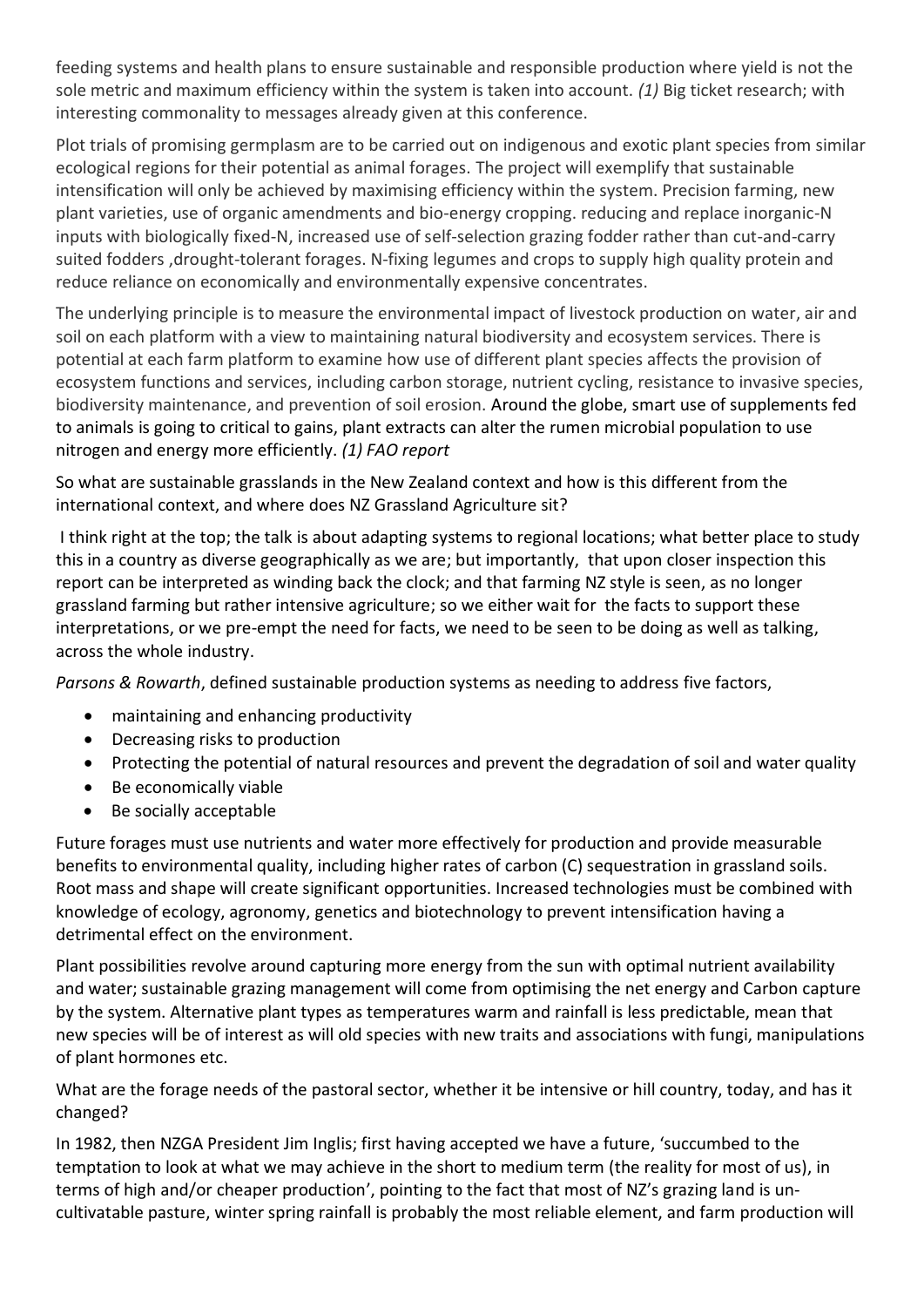be determined by forage quality and quantity during this period; the grazing management and plant species are key, whilst recognising longer term plant breeding and selection as vital.

*Moot* has called for an Ideal legume map to be developed across land and soil classes, with management packages developed to manage a range of legumes for persistence and livestock performance; research is needed to understand how legumes cope with climate change and environmental impact of increased legume content in pastures.

Whether it be breeding plants or adapting roots for improved drought tolerance, nutrient harvesting, adaptation to salinity issues, water logging or taking advantage of air verses soil temperature activated plants, opportunities in winter / early spring has step change written all over it.

Integrated farming systems, right plants for right places, farm systems development; and innovation driven by need to adopt technologies that make a difference to the bottom line. Little has changed between the messages of today compared with the need for differential treatments to optimise production messages of the 1980's, the researchers of the time had the vision but the technology was not quite there, in the messages of today, the difference is now we have the innovative technologies to make precision farming a reality; or do we; -only if they make a difference to the bottom line.

The latest iPhone, is only the latest model for a matter of months; when our agriculture technologies are developed, one major breakthrough means tools down and need to profit at the engineering level for a while. Look at direct drilling technologies; what has changed in last 5 years? No-one has created a light weight drill for hill country, the drill developed for the flat has a bigger tractor put on front and dragged around. IT never sleeps; I worry that we innovate by jumping up in ugly steps, rather than a continuum. How often does the iPhone produce a new model; compare that to the last time a new direct drill entered the market? Sure, agriculture volume sales won't create profits on their own but new technologies must continually enter the market place that deliver a return on their retail price.

To sum up; sustainability in all its forms and environmental perception will be attached to everything we do. Look at the international focus as well as our NZ Inc ideals. Science is a core building block of that agenda, not an after-thought or add-on. Our farmers long we have tried to implant our system on the land resource we have. Systems developed by previous farm ownership; our personal experiences elsewhere and our passion. How often does science get to be involved in the core farm system set up; the farm business consultant, the banker, the livestock agent, the fertiliser rep all get in the door before the agronomist or production consultant.

Finally, a message to our research, extension and industry and farming communities. Your advice/voice on its own won't make change, we must learn to trust one another. No-one can do everything on their own. There is a need for focus; a unified rural NZ Inc strategy would go a long way to uniting us and have us working as a team. Whilst markets need competitors, NZ Inc needs a team approach. Be assured the world is a big place, we have plenty of competitors out there; we do need competition to drive us long, however, two processors competing for our produce won't help NZ Inc.

Stealing market share from your competitor doesn't help rural NZ Inc. anywhere near as much as increasing (e.g. the re-grassing rates) across the whole. Step change is still possible; on farm research regularly identifies opportunities - such as renovation with the right species mix, right management and right animal class. It is up to researchers, extension and industry to work with farmers to implement step change across the whole system.

Step change involves ongoing adoption of research and technology; this requires bigger investment from our farmers that is true; (not insurmountable). But equally one good idea isn't enough; new versions with new features are constantly needed as are new ways of getting uptake.

Family must extend outside the NZGA conference and one final thought, we must think about where does NZGA pitch itself for 2025, we need the right mix of people, but the team to lead one vision is quite different from the team to lead the other extreme; just like we as a nation have to debate where we are headed, we as NZGA should do likewise to ensure our long term position.